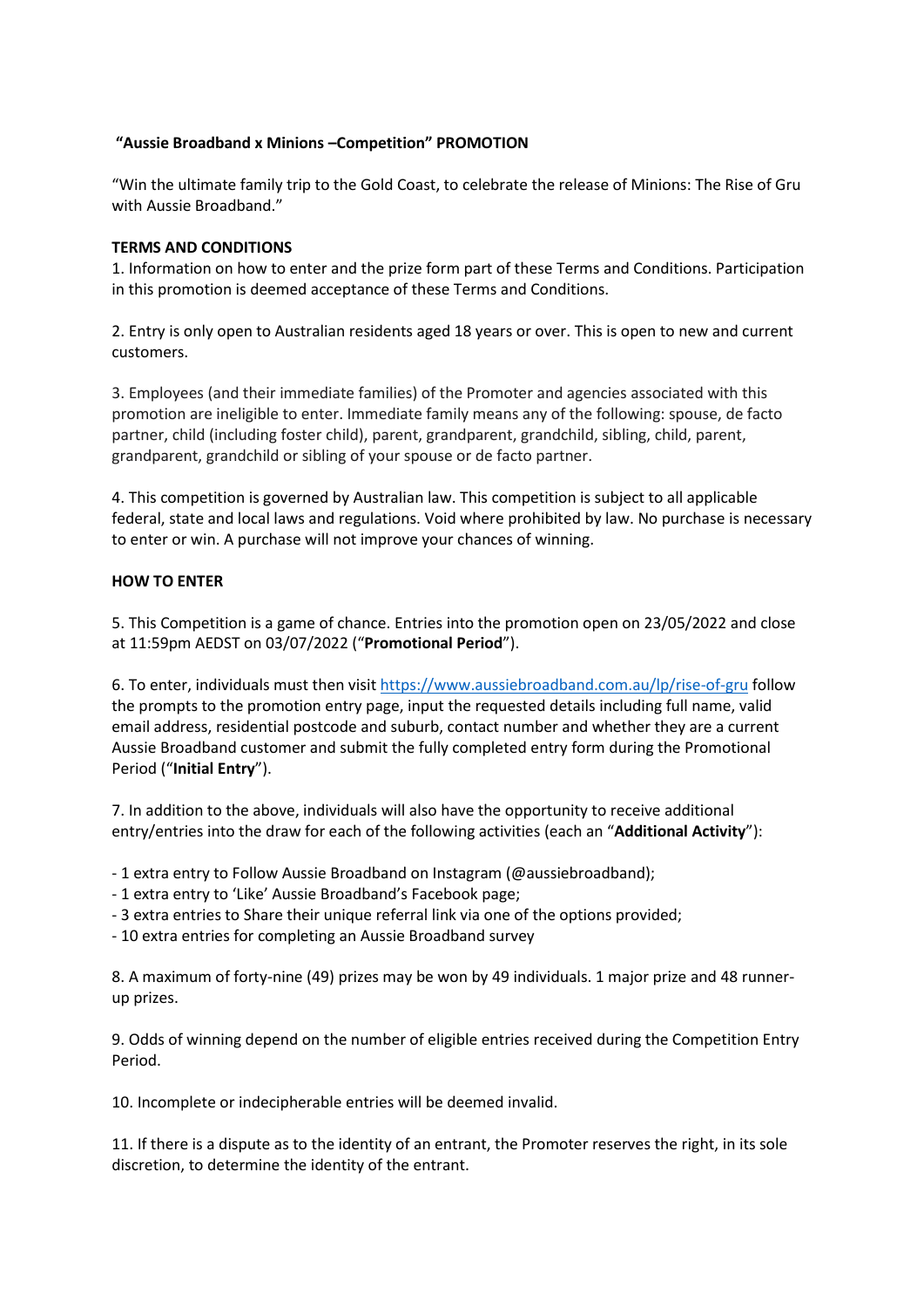12. The major prize draw and the runner-up draw will take place at Aussie Broadband, 3 Electra Avenue, Morwell VIC 3840 on 11/07/2022 at 11:00am AEDST ("**Major & Runner-Up Prize Draw**"), . The Promoter may draw additional reserve entries and record them in order in case an invalid entry or ineligible entrant is drawn. The winner will be notified in writing within two (2) business days of the draw and their name will be published at [https://www.aussiebroadband.com.au/lp/rise-of-gru.](https://www.aussiebroadband.com.au/lp/rise-of-gru)

13. The Promoter's decision is final, and no correspondence will be entered into.

## **PRIZES & APPROXIMATE RETAIL VALUES ("ARV")**

Total Prize Pool Value - \$18,298 There is a total of 49 prizes totalling \$18,298.00 inclusive of GST.

14. The first valid entry drawn in the Major Prize Draw will win the below prize; **Aussie Broadband x Minions –Competition**

- Return economy flights from winners nearest capital city to the Gold Coast (Value up to \$5,800)
- Return airport/hotel transfers (Valued at \$400)
- 4x nights shared accommodation(Valued at \$2,500)
- Private Kung Fu lessons for the entire family (Valued at \$600)
- Dinner in Chinatown (Valued at \$300)
- One day DreamWorks tickets (Valued at \$320)
- 12 months of the fastest available nbn™ plan (up to \$149 / month, \$1788 in total)
- 2x Minions merchandise pack (\$55 per pack)

15. 48 x Runner-Up Prize Draw will win the below prize;

• 48 x Merchandise pack & Family film passes to see Minions: The Rise of Gru in participating cinemas (valued at \$135 each)

The internet speed included in the Aussie Broadband NBN plans awarded will be the speed specified in clause 14 above for the Major Prize and clause 15 above for the Runner Up Prize or the best available service depending upon the NBN connection type at the winner's home address.

Aussie Broadband does not service Satellite NBN areas (or winners who only have ADSL capabilities at their residence). In the event a winner cannot be serviced by Aussie Broadband an alternative prize of equal value will be awarded in lieu of the Aussie Broadband NBN plans or the winner may transfer the Aussie Broadband portion of the prize to a family member or friend who can use the service.

Aussie Broadband NBN plans are subject to Aussie NBN's standard terms and conditions which are available a[t https://aussiebroadband.com.au/forms/legal/general-terms-conditions.pdf](https://aussiebroadband.com.au/forms/legal/general-terms-conditions.pdf)

16. Subject to the unclaimed prize draw clause, if for any reason a winner does not take / redeem a prize (or an element of the prize) by the time stipulated by the Promoter (14 days), then the prize (or that element of the prize) will be forfeited.

17. If any prize (or part of any prize) is unavailable, the Promoter, in its discretion, reserves the right to substitute the prize (or that part of the prize) with a prize to the equal value and/or specification, subject to any written directions from a regulatory authority.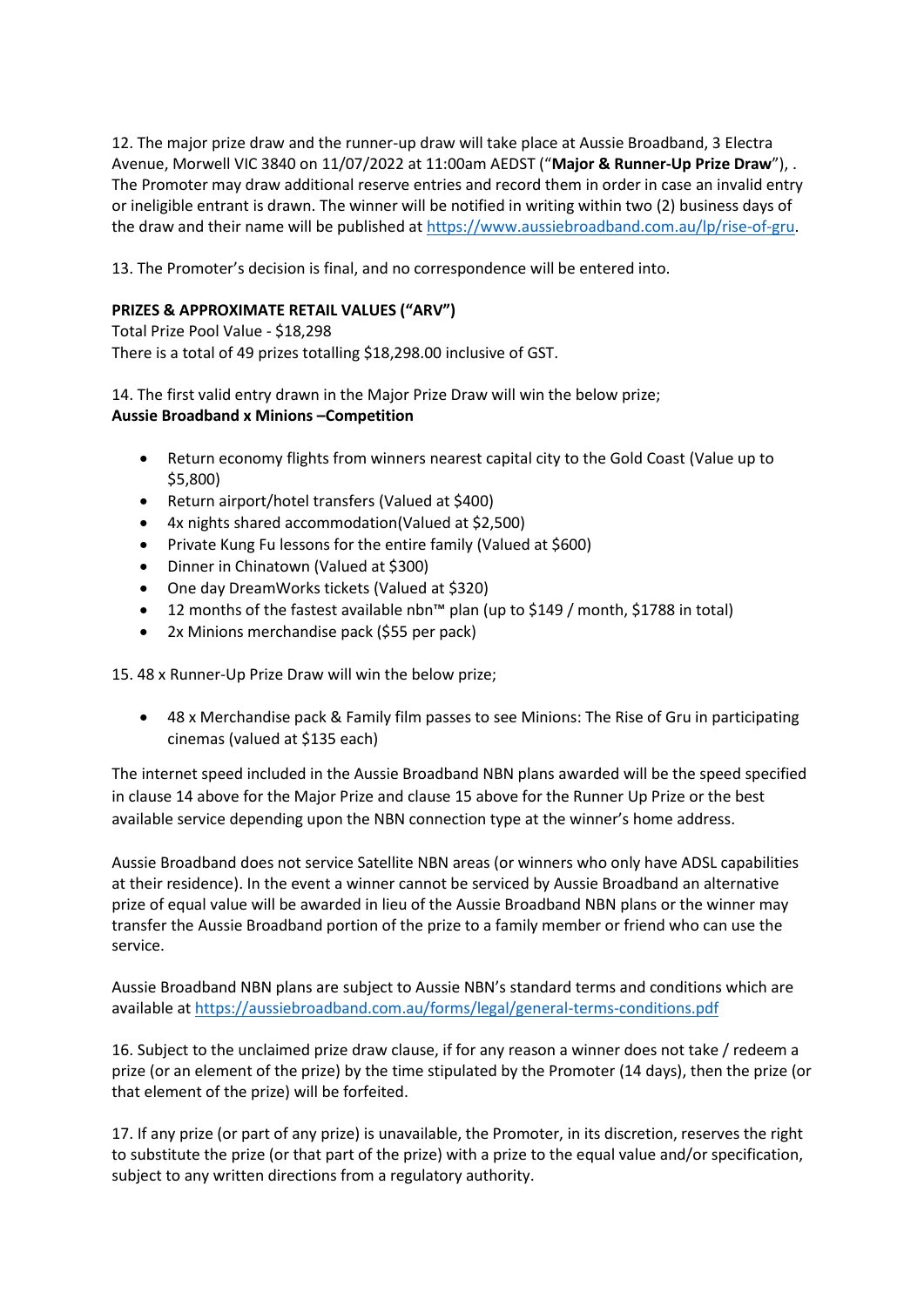18. Prizes, or any unused portion of a prize, are not transferable or exchangeable and cannot be taken as cash.

19. A draw for any unclaimed prizes may take place on 27/07/2022 at the same time and place as the original draw, subject to any directions from a regulatory authority. Winners, if any, will be notified in writing via email within two (2) business days of the draw and their name will be published a[t https://www.aussiebroadband.com.au/lp/rise-of-gru](https://www.aussiebroadband.com.au/lp/rise-of-gru)

20. Entrants consent to the Promoter using their name, likeness, image and/or voice in the event they are a winner (including photograph, film and/or recording of the same) in any media for an unlimited period without remuneration for the purpose of promoting this promotion (including any outcome), and promoting any products manufactured, distributed and/or supplied by the Promoter.

21. If this promotion is interfered with in any way or is not capable of being conducted as reasonably anticipated due to any reason beyond the reasonable control of the Promoter, including but not limited to technical difficulties, unauthorised intervention or fraud, the Promoter reserves the right, in its sole discretion, to the fullest extent permitted by law: (a) to disqualify any entrant; or (b) subject to any written directions from a regulatory authority, to modify, suspend, terminate or cancel the promotion, as appropriate.

22. Any cost associated with accessing the promotional website is the entrant's responsibility and is dependent on the Internet service provider used.

23. Quality control errors will not invalidate an otherwise valid prize claim. Unless otherwise due to fraud or ineligibility under these Terms and Conditions, all prize claims in excess of the advertised prize pool will be honoured.

24. Nothing in these Terms and Conditions limits, excludes or modifies or purports to limit, exclude or modify the statutory consumer guarantees as provided under the Competition and Consumer Act, as well as any other implied warranties under the ASIC Act or similar consumer protection laws in the States and Territories of Australia ("**Non-Excludable Guarantees**"). Except for any liability that cannot by law be excluded, including the Non-Excludable Guarantees, the Promoter (including its respective officers, employees and agents) excludes all liability (including negligence), for any personal injury; or any loss or damage (including loss of opportunity); whether direct, indirect, special or consequential, arising in any way out of the promotion.

25. Except for any liability that cannot by law be excluded, including the Non-Excludable Guarantees, the Promoter (including its respective officers, employees and agents) is not responsible for and excludes all liability (including negligence), for any personal injury; or any loss or damage (including loss of opportunity); whether direct, indirect, special or consequential, arising in any way out of: (a) any technical difficulties or equipment malfunction (whether or not under the Promoter's control); (b) any theft, unauthorised access or third party interference; (c) any entry or prize claim that is late, lost, altered, damaged or misdirected (whether or not after their receipt by the Promoter) due to any reason beyond the reasonable control of the Promoter; (d) any variation in prize value to that stated in these Terms and Conditions; (e) any tax liability incurred by a winner or entrant; or (f) use of the Major Prize or an Instant Daily Prize.

26. The Promoter collects personal information ("**PI**") in order to conduct the promotion and may, for this purpose, disclose such PI to third parties, including but not limited to agents, contractors,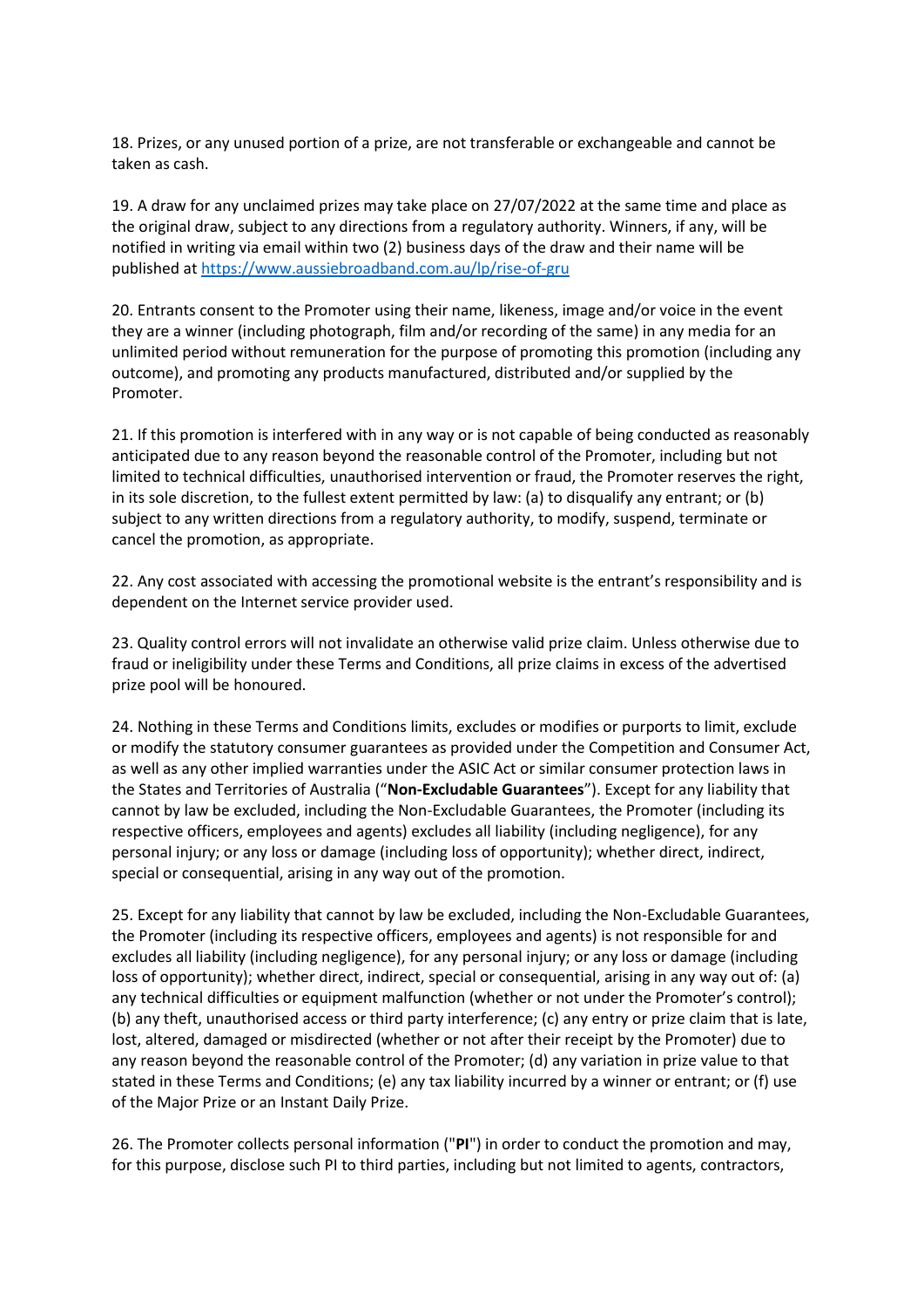service providers, prize suppliers and, as required, to Australian regulatory authorities. Entry is conditional on providing this PI. The Promoter will also use and handle PI as set out in its Privacy Policy, which can be viewed at https://www.aussiebroadband.com.au/legal/. In addition to any use that may be outlined in the Promoter's Privacy Policy, the Promoter may, for an indefinite period, unless otherwise advised, use the PI for promotional, marketing, publicity, research and profiling purposes, including sending electronic messages or telephoning the entrant. The Privacy Policy also contains information about how entrants may opt out, access, update or correct their PI, how entrants may complain about a breach of the Australian Privacy Principles or any other applicable law and how those complaints will be dealt with. All entries become the property of the Promoter. The Promoter will not disclose PI to any entity outside of Australia.

27. The Promoter is Aussie Broadband Limited (ABN 29 132 090 192) of 3 Electra Ave, Morwell VIC 3840, telephone 1300 880 905.

- 28. SA Permit Number T22/633
- 29. NSW Permit Number TP/01854
- 30. ACT Permit Number TP 22/00815

31. Our promotions are in no way sponsored, endorsed or administered by, or associated with, Facebook or Instagram.

Universal Pictures (Minions) terms and conditions:

- Prize has no cash alternative, is non-transferable and non-refundable.
- Prize not available during Australian Public or National holiday periods or during period 12th December 2022 to 27th January 2023 or 2nd April – 16th April 2023
- Prize must be taken within 12 months from notification of winning.
- One winner must be over 18 years of age.
- All elements are subject to availability at time of booking.
- Winner must provide bank details for EFT Transfer.
- Winner must have no pre-existing medical conditions that would affect their ability to participate in the Kung Fu lesson. If winner is not able to take this part of the prize or is deemed unsuitable by the promoter, then this element will be replaced with an alternative activity of the promoter's choice.
- The Kung Fu lesson is based on one session for the winner and their guest(s).
- Accommodation is based on 4 people sharing 1 room.
- A valid credit card must be presented at hotel check in for incidentals.
- Tickets are non-transferable (i.e. no name changes allowed). Once tickets are issued, they are non-endorsable and non-transferable. Any alterations to confirmed flights and/or accommodation details will be at the expense of the winner. All components of the Prize must be fulfilled at the same time and they cannot be split across different time periods.
- Individual supplier terms and conditions apply.
- Flights: Flights are economy class and may be indirect. The airline's Conditions of Carriage apply to all flights. The Winner and travelling companions must travel at the same time and are responsible for transport from their residence to their nearest Capital City Airport in Australia. The winner and their travelling companions will responsible for making their way to and from their departing Australian airport. These conditions apply for all flights.